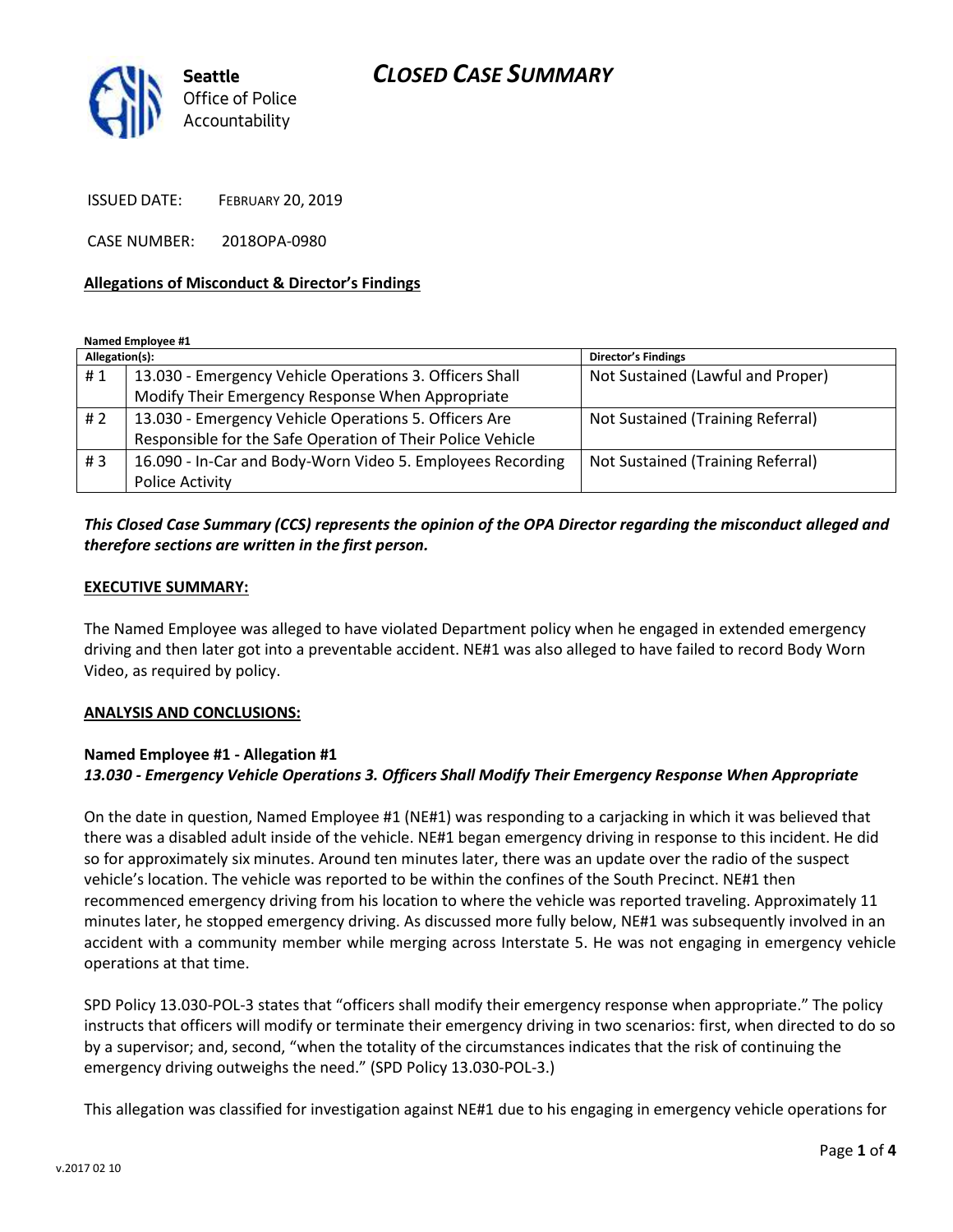

## *CLOSE CASE SUMMARY*

OPA CASE NUMBER: 2018OPA-0980

approximately 11 minutes.

During his OPA interview, NE#1 explained that he did so because he was trying to get to a "containment position." He stated that the suspect vehicle was heading towards the south of the City and that he was trying to get in the best position to locate and apprehend the suspect. When asked why, given his distance from the location he was driving to, he did not just go over the radio to ask for another closer unit to go there, he stated that it was a very active call and he did not want to go over the radio unless he had to. He believed that the need to continue emergency vehicle operations was high given the facts of this case and asserted that he acted within policy when he did so.

While OPA believes that the better course of action would have been to request a closer unit to respond, NE#1 did not violate this policy during this incident. This is the case even though NE#1's emergency driving was prolonged. OPA agrees with NE#1 that the crime at issue was serious and that the need for emergency driving outweighed the risk. Moreover, from OPA's review of the video, there did not appear to be any significant risk caused by NE#1's emergency vehicle operations during this 11-minute period.

As such, I recommend that this allegation be Not Sustained – Lawful and Proper.

Recommended Finding: **Not Sustained (Lawful and Proper)**

### **Named Employee #1 - Allegation #2**

*13.030 - Emergency Vehicle Operations 5. Officers Are Responsible for the Safe Operation of Their Police Vehicle*

SPD Policy 13.030-POL-5 requires SPD officers to be responsible for the safe operation of their patrol vehicles. The policy instructs that: "Officers are not relieved of the obligation to drive with due regard for the safety of all persons." (SPD Policy 13.030-POL-5.) The policy further states that: "Officers will drive no faster than reasonably necessary to safely arrive at the scene." *(Id.)*

After he concluded his emergency vehicle operations, NE#1 remained in the vicinity of Interstate 5. He eventually reentered the highway. At one point, NE#1 merged across several lanes of traffic towards a Washington State Patrol (WSP) cutout. When doing so, he crossed over the HOV lane in order to perform a U-turn. He was then struck by a pickup truck that was traveling in that lane. The impact caused NE#1's vehicle to flip over and land on its side. Fortunately, the accident did not result in injuries to either NE#1 or the occupant of the other vehicle. NE#1 selfreported the accident and an investigation ensued.

The investigation was conducted by WSP. The investigation reached the following conclusion:

Ultimately, had the patrol vehicle yielded the right of way to the F150 by not making a U-turn in front of it, this collision would not have occurred. It is possible that [NE#1's] point of possible perception of the F150 was obstructed by the construction of the roadway and barriers as he began the U-turn. However, there was no roadway evidence observed that indicated where [NE#1] was when he began his U-turn or at what point he perceived the F150.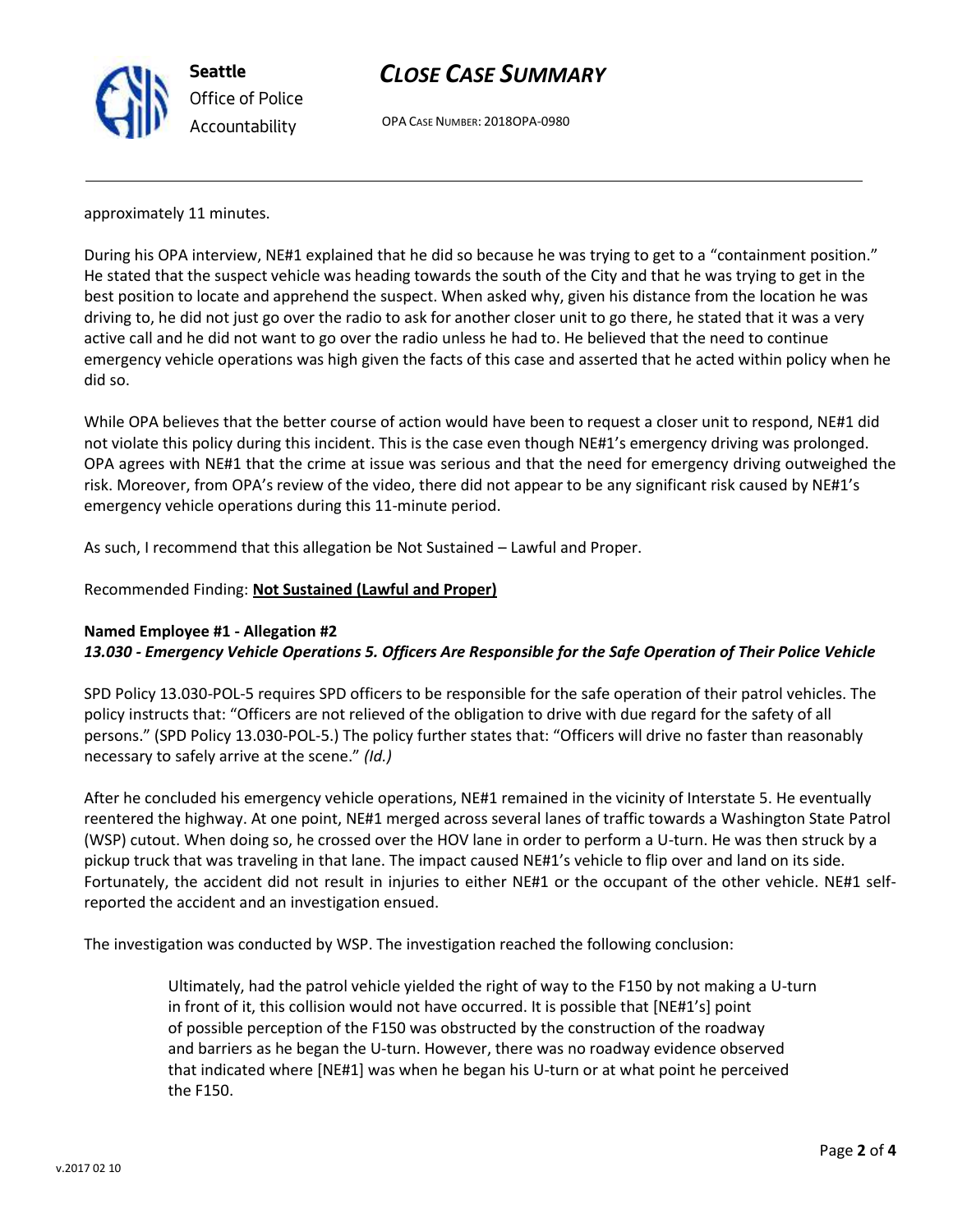

# *CLOSE CASE SUMMARY*

OPA CASE NUMBER: 2018OPA-0980

Based on OPA's review of WSP's investigation and the In-Car Video (ICV) of this incident, OPA finds that NE#1 was clearly at fault and that he failed to comply with this policy when he did not ensure the safe operation of his vehicle. It is incredibly fortunate that neither NE#1 nor the other driver were seriously injured. This accident could have been significantly worse and could easily have resulted in fatalities.

It is OPA's understanding that the Collision Review Board (CRB), the SPD entity tasked with evaluating officer-involved collisions, will also review and make a determination on this case. Under Department policy, the CRB can require that NE#1 receive additional training, as well as recommended that he receive discipline for his actions. Given this, OPA believes that it is the role of the CRB, not OPA, to impose a Sustained finding and to recommend discipline if it deems it appropriate under the circumstances of this case. Accordingly, OPA defers to the CRB in this regard.

That being said, OPA has significant concerns regarding NE#1's driving during this incident and his involvement in this accident, which was preventable. As such, OPA issues NE#1 the below Training Referral.

• **Training Referral:** NE#1 should receive re-training concerning the elements of this policy. He should also receive a refresher course on emergency vehicle operations from the Department's Training Unit. NE#1 should further be counseled by his chain of command concerning his driving during this incident and his involvement in a preventable accident. His chain of command should ensure that he understands the seriousness of this incident and that it could have resulted in multiple fatalities. This retraining and associated counseling should be documented and this documentation should be maintained in an appropriate database.

Recommended Finding: **Not Sustained (Training Referral)**

### **Named Employee #1 - Allegation #3** *16.090 - In-Car and Body-Worn Video 5. Employees Recording Police Activity*

SPD Policy 16.090-POL-1(5) concerns when Department employees are required to record police activity. SPD Policy 16.090-POL-1(5)(b) sets forth the categories of activity that must be recorded.

NE#1 did not activate his Body Worn Video (BWV) during this incident. He told OPA that his normal practice was to do so and that he did not realize that he had no BWV until he received notice of the allegation as part of this OPA investigation. NE#1 told OPA that he did not document the absence of BWV because he did not know that he had failed to record.

Under the circumstances of this case, I find that NE#1 did not intentionally fail to record BWV. This is established by his statement to OPA and the fact that he recorded the entirety of his law enforcement activity on ICV. Had NE#1 intended to not record video, he logically would have also not recorded ICV. Accordingly, I recommend that NE#1 receive the below Training Referral.

• **Training Referral:** NE#1 should be counseled concerning his failure to activate his BWV during this incident. He should be reminded of the obligation to do so and should be instructed to more closely comply with this policy moving forward. This counseling and any associated retraining should be documented and this